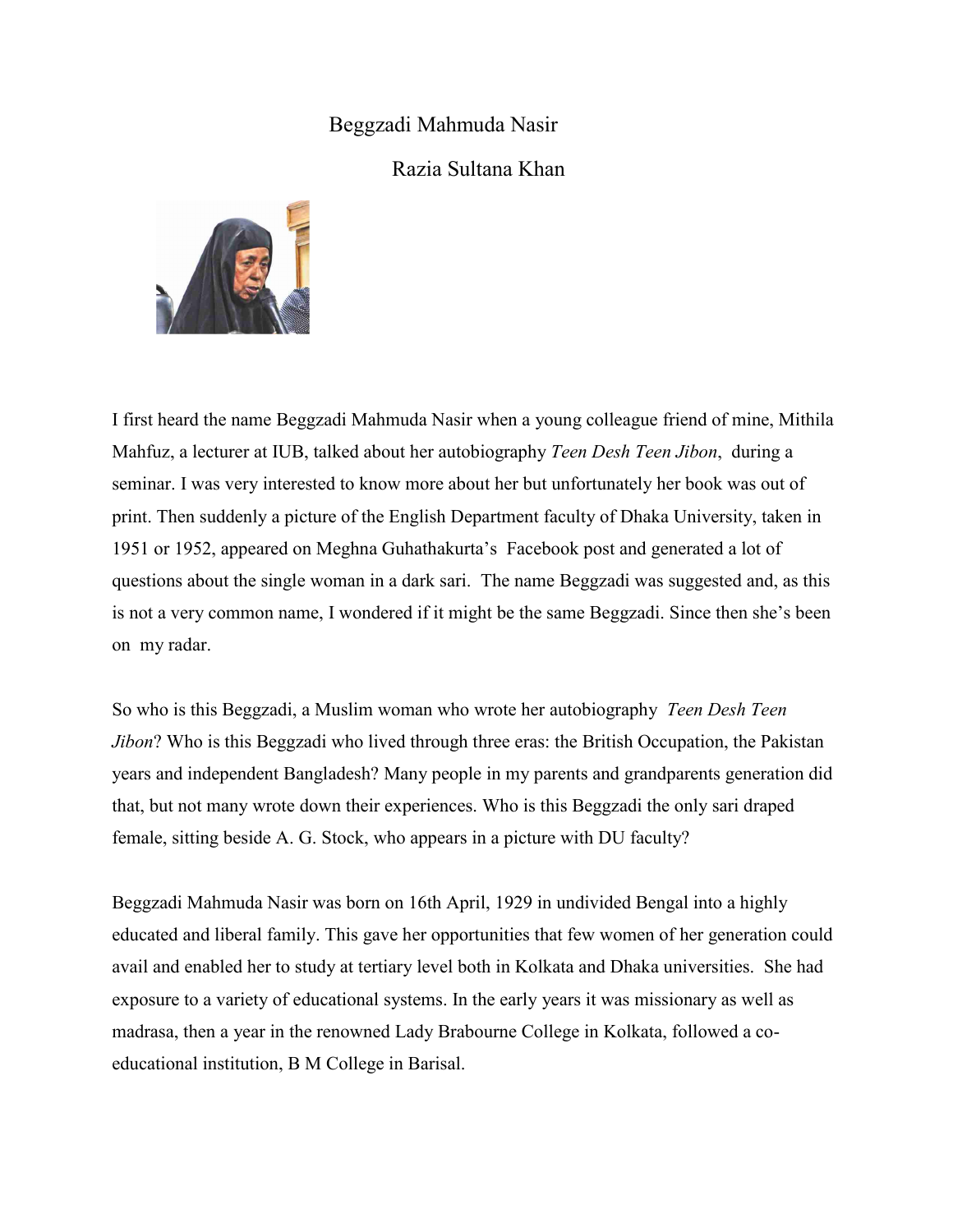For her Master's programme, Beggzadi got admission in the English Department of Dhaka University. She was very active both in literary and cultural activities, and during one of these cultural activities she met and got married to Abdul Matin – a renowned teacher and theatre performance artiste.

She started her career in 1951 as a lecturer in English at Kumudini College in Tangail. She believed in education for woman and saw that as the only way that the status of women could change in society. In 1956 she founded the Central Women's College in Dhaka and was the principal for the next 36 years, from 1956 to 1992. The college flourished and she went on to found the first women's university in Bangladesh, the Central Women's University, with her as the vice-chancellor.

Beggzadi's autobiography, *Tin Desh Tin Jibon* – literally three nations and three lives – showcases her time during three major political eras. The first section, from her birth in 1929 to the partition of India and Pakistan in 1947, takes place during the colonial period. The second section deals with life in East Pakistan, post partition till the birth of Bangladesh. The third section, about Bangladesh, finishes around 2007 when she is at the peak of her career.

An autobiography or a memoir is impossible in a vacuum; it cannot be just about a particular person. As we teach our students when we discuss setting in a story, it is the environment around the person, the cultural, the social, the political state of the country within its network of neighbours. Just so, that first section of the book is written with the backdrop of the Second World War, as well as the great famine of 1943, and finally Partition.

We are allowed to see interesting snippets about her life, the fact that the family kept a number of newspapers, among them the *Azad* and *The Statesman*. For Beggzadi's sake, *Shishu Shathi* was delivered and for the mother, *Mohammadi* and *Bashumati; Dipali* for the brother and, for an uncle who stayed with them, *The illustrated Weekly of India*.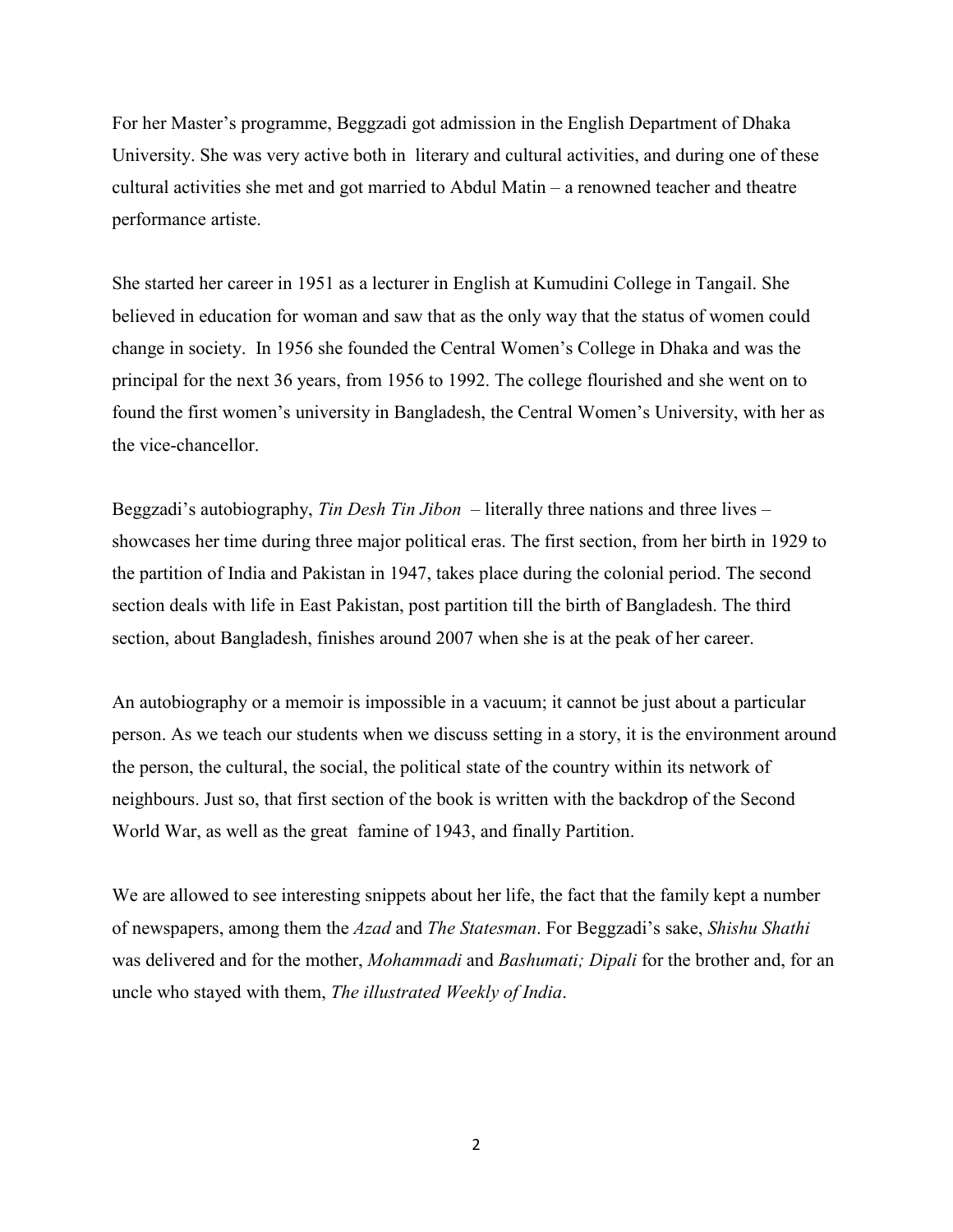Beggzadi had to read the newspaper headings and repeat them to her father when he returned from court in the evening. This is what we tell our language learners to do to improve their reading skills and to keep abreast with current affairs. This was already in action in this family.

There's an interesting passage about her practicing handwriting on banana leaves with bamboo splinters, *basher konchi*. She had to copy proverbs and *"bhalo bhalo kotha"* from books on handwriting. When I was a child and went to school – and they were mostly missionary schools – penmanship was very important and we were taught to write in a cursive hand and actually got grades for good writing. Now when I compare my handwriting to that of people of the present generation, I see the stark difference. Obviously young people nowadays don't write much by hand, anymore or rather just use a couple of fingers and tap tap tap. If I ask some of my students to get some paper and pen to write something, they often look lost, or reach for the cell phone.

Little incidents and events that happened around her pop up in her work: the start of "Ration cards" and their family's involvement in distributing milk to the needy. They would build a wood fire in their yard and boil cauldrons of milk and distribute to people with young children. At one point she goes on to talk about her first day at Dhaka University and meeting AG Stock in the Department of English.

Beggzadi was a syndicate member of Jahangirnagar University from 1976 to 1986 and an academic council and senate member of the University of Dhaka from 1965 to 1970 ("Prof Beggzadi Passes Away"). She received the [Begum Rokeya Padak](https://en.wikipedia.org/wiki/Begum_Rokeya_Padak) of the [Government of](https://en.wikipedia.org/wiki/Government_of_Bangladesh)  [Bangladesh](https://en.wikipedia.org/wiki/Government_of_Bangladesh) in 2001, was decorated by the Women's Federation for World Peace in 2001, and was a life fellow of the Bangla Academy.

I'd like to end with a couple of quotes from Mithila Mahfuz's review of Beggzadi's book:

Her autobiography *Tin Desh Tin Jibon* describes the journey of her becoming an "enlightened" independent woman as well as the journey of her mission to educate women through the shifting political and cultural landscapes from undivided British India to East Pakistan and finally Bangladesh.